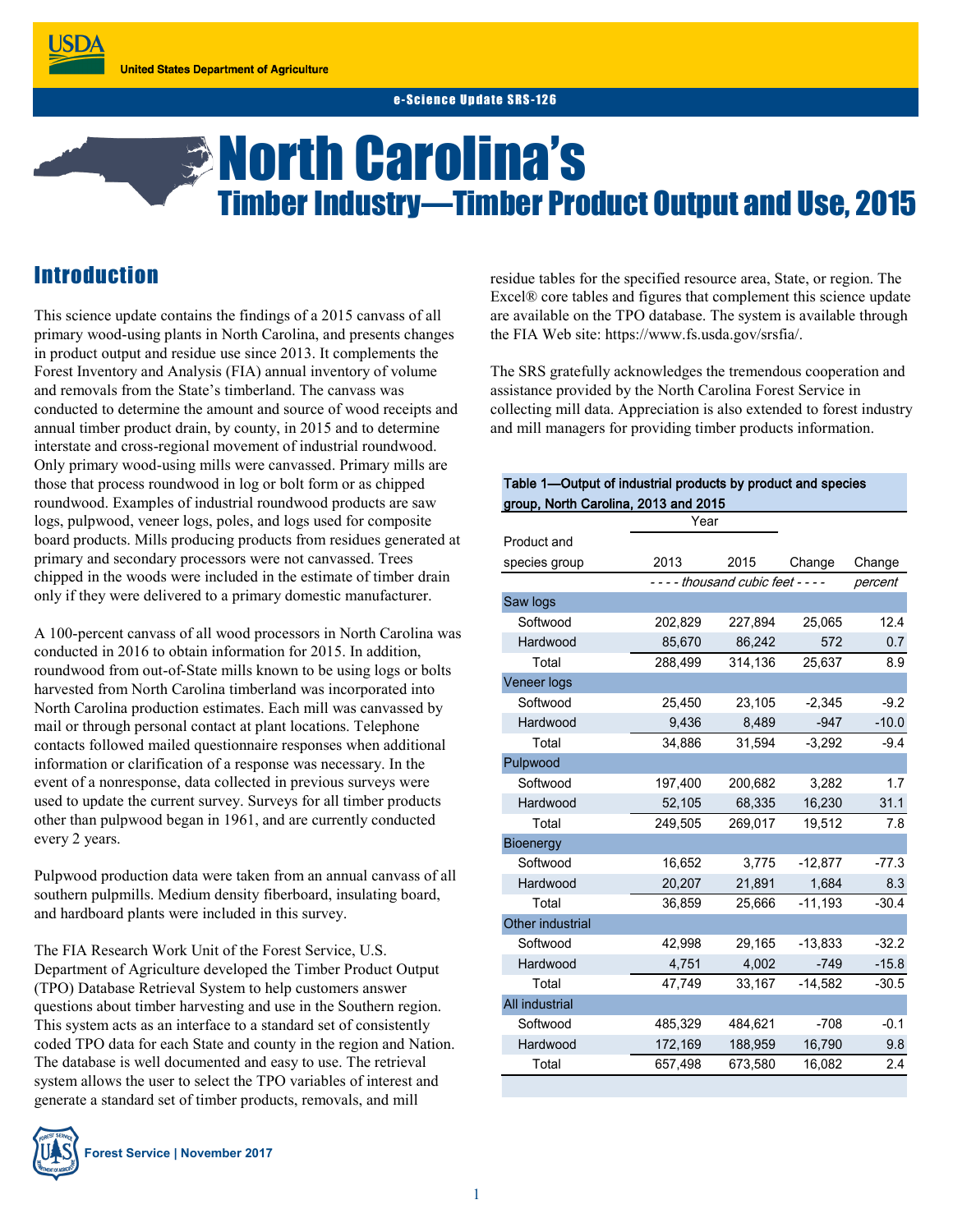## All Products

Industrial timber product output from roundwood increased 16.1 million cubic feet, or 2 percent, to 673.6 million cubic feet.

Output of industrial softwood roundwood products was down < 1 percent, to 484.6 million cubic feet, while output of industrial hardwood roundwood products increased 10 percent to 189 million cubic feet (fig. 1).



Year

Figure 1—Roundwood production for all products by species group and year, North Carolina.

Pulpwood and saw logs were the principal roundwood products in 2015. Combined output of these two products totaled 583.2 million cubic feet and accounted for 87 percent of the State's total industrial roundwood output (fig. 2).



Total 673 million cubic feet

Figure 2—Roundwood production by type of product, North Carolina, 2015.

Total receipts at North Carolina mills, which included roundwood harvested and retained in the State and roundwood imported from other States, were up 5 percent from 654.7 million cubic feet to 686.7 million cubic feet.

At the same time, the number of primary roundwood-using plants in North Carolina increased from 139 in 2013 to 141 in 2015 (fig. 3, see next page). The number of bioenergy mills increased by 3, post, pole and pilings mills decreased by one, while sawmills, pulpmills, veneer, composite panel and other miscellaneous mills remained stable.

Across all products, 86 percent of roundwood harvested was retained for processing at North Carolina mills. Exports of roundwood to other States amounted to 95.3 million cubic feet, while imports of roundwood amounted to 108.3 million cubic feet making the State a net importer of roundwood.

#### Pulpwood

Total pulpwood production increased 8 percent to 269 million cubic feet but accounted for 40 percent of the State's total roundwood TPO compared to 38 percent of total TPO in 2013. Softwood output was up 2 percent over 2013 to 200.7 million cubic feet; hardwood output increased 31 percent from 2013 to 68.3 million cubic feet (fig. 4).



#### Figure 4—Roundwood pulpwood production by species group and year, North Carolina.

Six pulpmill facilities were operating and receiving roundwood in North Carolina in 2015, the same since 2003. Total pulpwood receipts for these mills increased to 258.8 million cubic feet, accounting for 38 percent of total receipts for all mills.

Seventy-five percent of roundwood cut for pulpwood was retained for processing at North Carolina pulpmills, with exports exceeding imports by 10.2 million cubic feet in 2015. Roundwood pulpwood accounted for 71 percent of total known exports and 53 percent of total imports.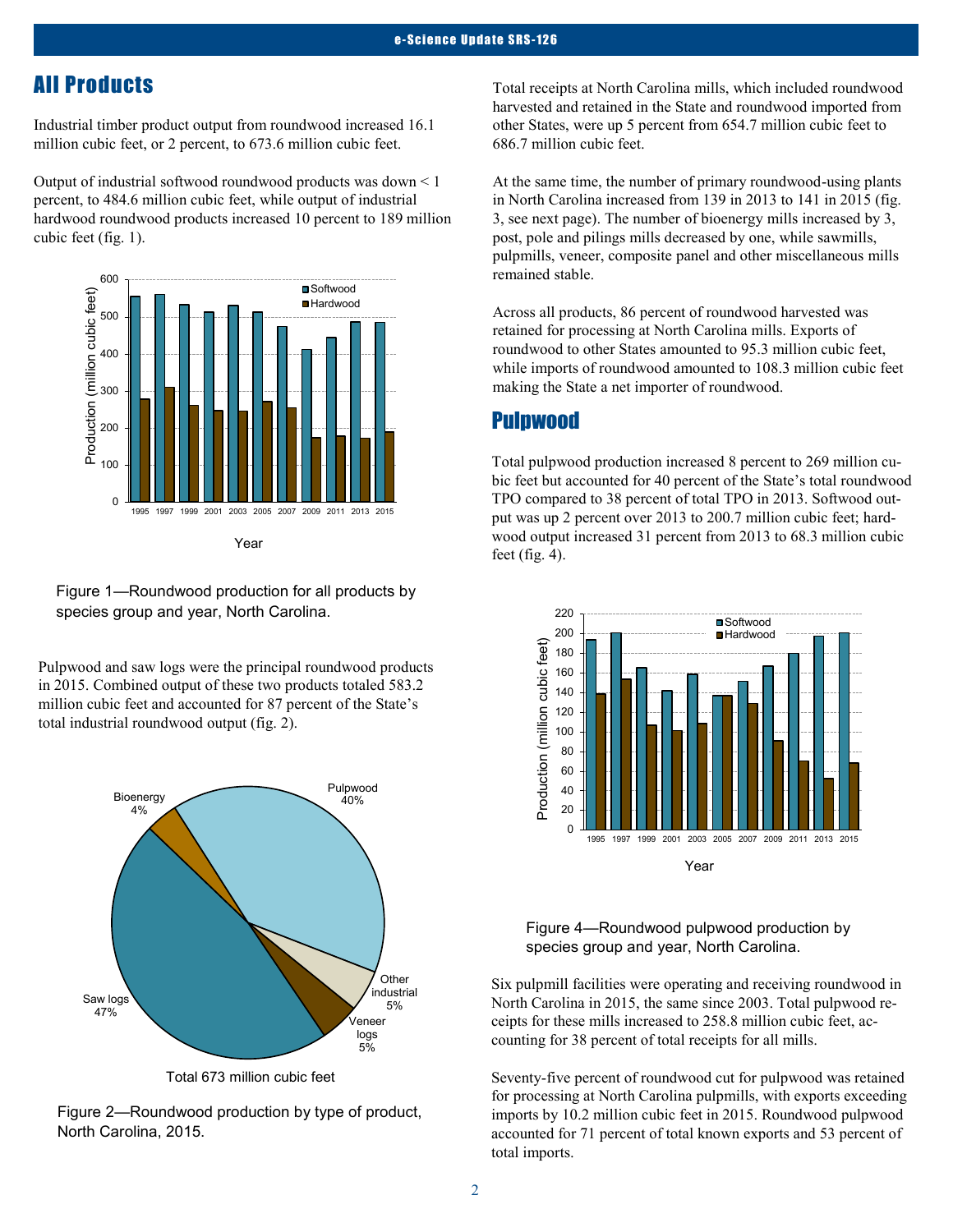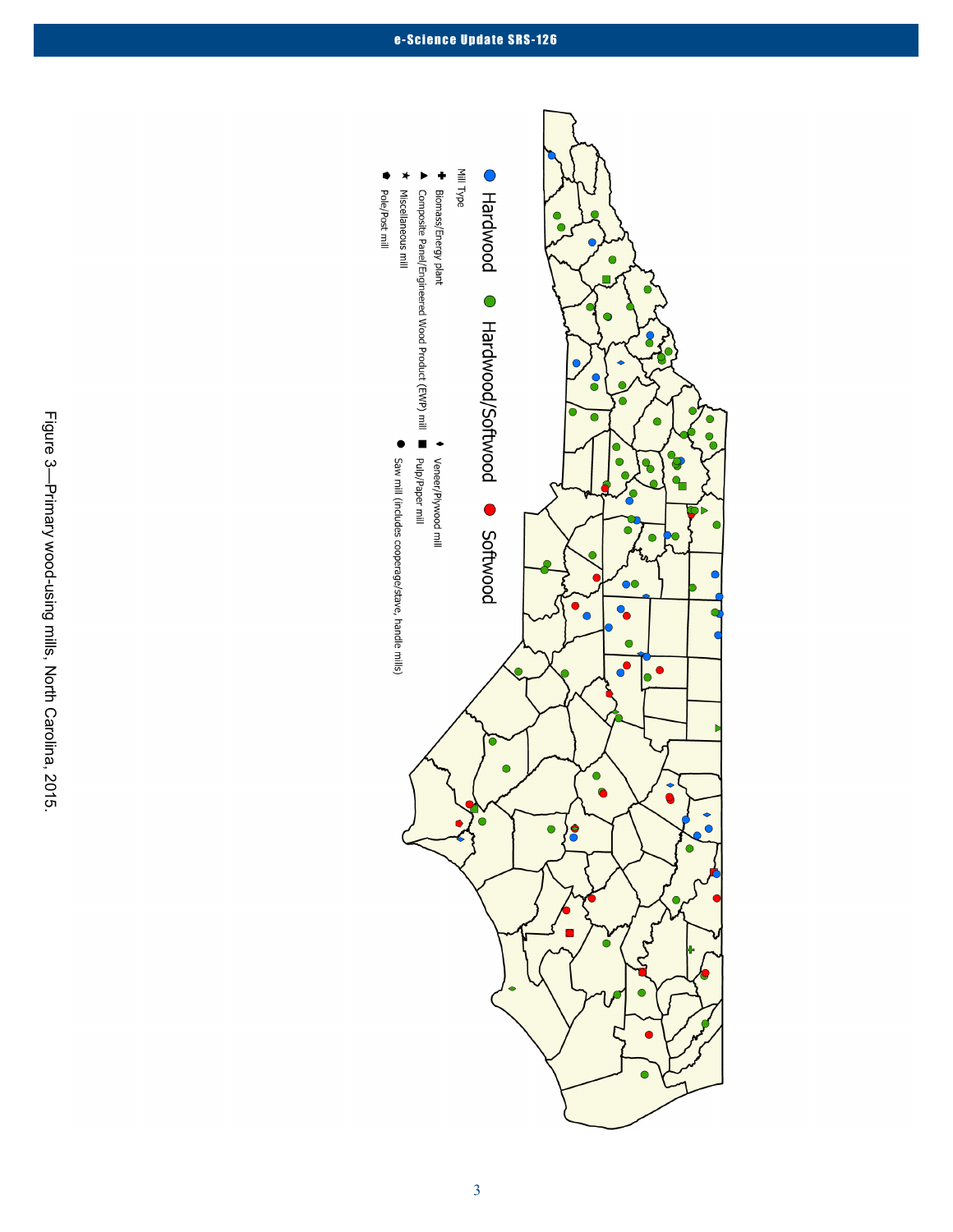## Saw Logs

Saw logs accounted for 47 percent of the State's total roundwood products. Output of softwood saw logs increased 12 percent to 227.9 million cubic feet, while that of hardwood saw logs was up < 1 percent to 86.2 million cubic feet (fig. 5).



#### Figure 5—Roundwood saw-log production by species group and year, North Carolina.

In 2015, North Carolina had 112 sawmills, the same as in 2013. Total saw-log receipts were up 28.5 million cubic feet to 331.2 million cubic feet, accounting for 48 percent of total receipts for all mills. Softwood saw-log receipts increased 14 percent to 238.9 million cubic feet, while those of hardwoods were  $up < 1$  percent to 92.4 million cubic feet.

North Carolina retained 94 percent of its saw-log production for within State manufacture, with saw-log imports exceeding exports by 17.1 million cubic feet in 2015.

#### **Bioenergy**

Output of roundwood harvested for bioenergy in 2015 totaled 25.7 million cubic feet, a 30 percent decrease since 2013, and accounted for 4 percent of the State's total roundwood TPO volume (fig. 6).



Figure 6—Roundwood bioenergy production by species group and year, North Carolina.

The number of bioenergy mills operating in North Carolina was 8 for 2015, an increase of 3 since 2013. Receipts of roundwood used for bioenergy decreased 24 percent to 22.9 million cubic feet in 2015.

North Carolina retained 83 percent of its bioenergy production for in State use, with bioenergy exports exceeding imports by 2.8 million cubic feet in 2015.

Bioenergy includes products such as industrial and residential pellets and boiler/hog fuel used in creating heat, steam or for generating electricity.

## Veneer Logs

Output of veneer logs in 2015 totaled 31.6 million cubic feet, a 9 percent decline since 2013, and accounted for 5 percent of the State's total roundwood TPO volume (fig. 7).

The number of veneer mills operating in North Carolina was 9 for 2015, the same number since 2011. Receipts of veneer logs increased 8 percent to 33.9 million cubic feet.



Figure 7—Roundwood veneer log production by species group and year, North Carolina.

## Other Industrial Products

Roundwood harvested for other industrial uses such as poles, posts, mulch, residential firewood, industrial fuel, logs for log homes, composite panels and all other industrial products totaled 33.2 million cubic feet. Softwood made up 88 percent of the other industrial products volume.

The number of plants producing other industrial products totaled 6 in 2015. Combined receipts of other industrial products from softwood and hardwood totaled 39.9 million cubic feet.